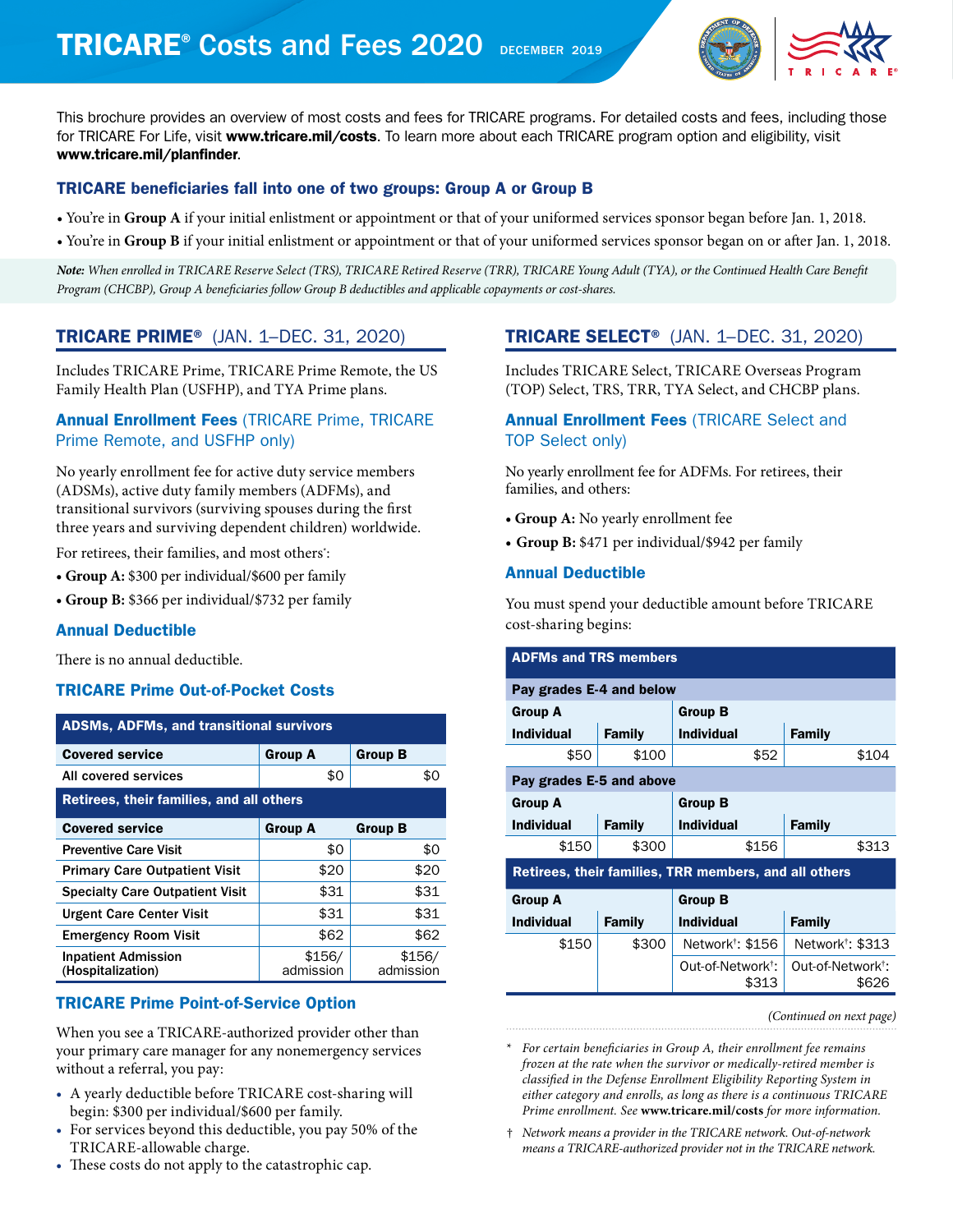## TRICARE Select Out-of-Pocket Costs: Network and Out-of-Network\*

| <b>Covered Services</b>                                                                                                                                                                                                                                                                                                              |                                                                                                  | <b>ADFMs and TRS members</b>                                                  |                                                                                                                                                   | Retirees, their families, TRR members, and<br>all others |  |
|--------------------------------------------------------------------------------------------------------------------------------------------------------------------------------------------------------------------------------------------------------------------------------------------------------------------------------------|--------------------------------------------------------------------------------------------------|-------------------------------------------------------------------------------|---------------------------------------------------------------------------------------------------------------------------------------------------|----------------------------------------------------------|--|
|                                                                                                                                                                                                                                                                                                                                      | <b>Group A</b>                                                                                   | <b>Group B</b>                                                                | <b>Group A</b>                                                                                                                                    | <b>Group B</b>                                           |  |
| <b>Preventive Care Visit</b>                                                                                                                                                                                                                                                                                                         | \$0                                                                                              | \$0                                                                           | \$0                                                                                                                                               | \$0                                                      |  |
| <b>Primary Care Outpatient Visit</b>                                                                                                                                                                                                                                                                                                 | Network: \$22<br>Out-of-Network: 20% <sup>+</sup>                                                | Network: \$15<br>Out-of-Network: 20% <sup>+</sup>                             | Network: \$30<br>Out-of-Network: 25% <sup>+</sup>                                                                                                 | Network: \$26<br>Out-of-Network: 25% <sup>+</sup>        |  |
| <b>Specialty Care Outpatient Visit</b>                                                                                                                                                                                                                                                                                               | Network: \$33<br>Out-of-Network: 20% <sup>+</sup>                                                | Network: \$26<br>Out-of-Network: 20% <sup>+</sup>                             | Network: \$45<br>Out-of-Network: 25% <sup>+</sup>                                                                                                 | Network: \$41<br>Out-of-Network: 25% <sup>+</sup>        |  |
| <b>Urgent Care Center Visit</b>                                                                                                                                                                                                                                                                                                      | Network: \$22<br>Out-of-Network: 20% <sup>+</sup>                                                | Network: \$20<br>Out-of-Network: 20% <sup>+</sup>                             | Network: \$30<br>Out-of-Network: 25% <sup>+</sup>                                                                                                 | Network: \$41<br>Out-of-Network: 25% <sup>+</sup>        |  |
| <b>Emergency Room Visit</b>                                                                                                                                                                                                                                                                                                          | Network: \$89<br>Out-of-Network: 20% <sup>+</sup>                                                | Network: \$41<br>Out-of-Network: 20% <sup>+</sup>                             | Network: \$118<br>Out-of-Network: 25% <sup>+</sup>                                                                                                | Network: \$83<br>Out-of-Network: 25% <sup>+</sup>        |  |
| <b>Inpatient Admission</b><br>(Hospitalization)                                                                                                                                                                                                                                                                                      | \$19.55 per day or<br>\$25 per admission<br>(whichever is more)<br>Network and<br>Out-of-Network | \$62 per admission<br><b>Network</b>                                          | \$250 per day or<br>up to 25% hospital<br>charge (whichever<br>is less); plus 20%<br>separately billed<br>services<br><b>Network</b>              | \$182 per admission<br>Network                           |  |
| # Subsistence charge refers to the rate<br>charged for inpatient care obtained<br>in a military hospital or clinic.<br>§ All final claims reimbursed under<br>the TRICARE Diagnosis Related<br>Group (DRG)-based payment system<br>are to be priced using the rules,<br>weights, and rates in effect as of the<br>date of discharge. |                                                                                                  | 20% <sup>†</sup> Out-of-Network                                               | \$953 per day <sup>§</sup> or<br>up to 25% hospital<br>charge (whichever<br>is less); plus 25%<br>separately billed<br>services<br>Out-of-Network | 25% <sup>+</sup> Out-of-Network                          |  |
|                                                                                                                                                                                                                                                                                                                                      |                                                                                                  | \$19.55 per day (subsistence charge) <sup>#</sup> Military Hospital or Clinic |                                                                                                                                                   |                                                          |  |

\* *Network means a provider in the TRICARE network. Out-of-network means a TRICARE-authorized provider not in the TRICARE network.*

† *Percentage of TRICARE maximum-allowable charge after deductible is met.* 

## PREMIUM-BASED HEALTH PLANS

When enrolled in a premium-based health plan (TRS, TRR, TYA Prime, TYA Select, or CHCBP), you pay a monthly or quarterly premium and follow Group B deductibles and applicable copayments or cost-shares.

| <b>Quarterly Premium</b> (Oct. 1, 2019–Sept. 30, 2020) |                   |               |
|--------------------------------------------------------|-------------------|---------------|
| <b>Premium-Based Plan</b>                              | <b>Individual</b> | <b>Family</b> |
| <b>Continued Health Care</b><br><b>Benefit Program</b> | \$1.553           | \$3,500       |

| <b>Monthly Premium</b> (Jan. 1–Dec. 31, 2020) |                    |                             |
|-----------------------------------------------|--------------------|-----------------------------|
| <b>Premium-Based Plan</b>                     | <b>Member only</b> | <b>Member and</b><br>family |
| <b>TRICARE Reserve Select</b>                 | \$44.17            | \$228.27                    |
| <b>TRICARE Retired Reserve</b>                | \$444.37           | \$1,066.26                  |
| <b>TRICARE Young Adult Prime</b>              | \$376              | Not available               |
| <b>TRICARE Young Adult Select</b>             | \$228              | Not available               |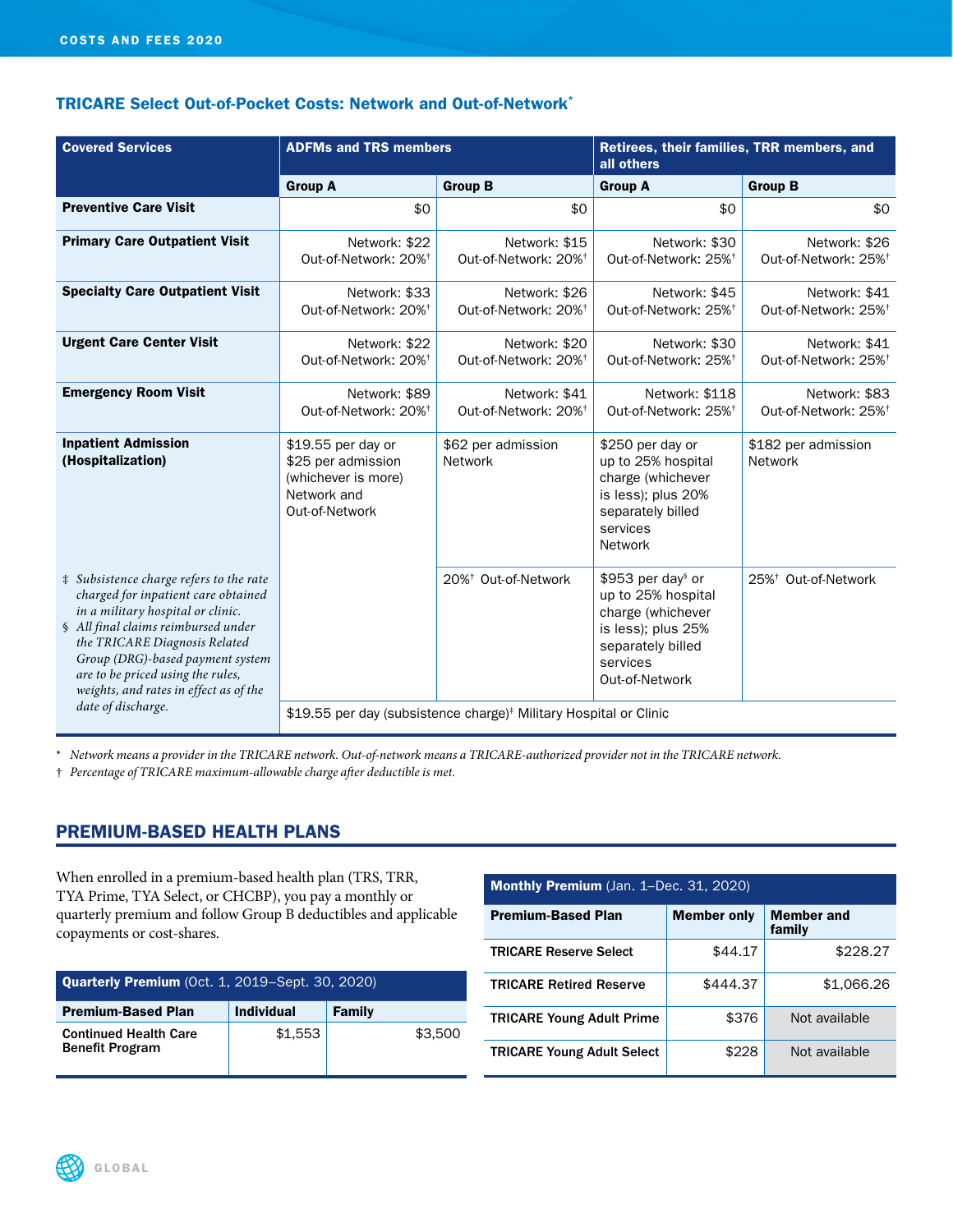## Catastrophic Cap

The catastrophic cap is the most you or your family may pay out of pocket for covered TRICARE health care services each calendar year. This protects you because it limits the amount of out-of-pocket expenses you pay for TRICARE covered medical services. Note: The TYA member's catastrophic cap is based on the sponsor's status but follows Group B. The CHCBP catastrophic cap follows Group B.

| <b>Sponsor or Beneficiary Type</b>   | <b>Group A</b>   | <b>Group B</b> |
|--------------------------------------|------------------|----------------|
| <b>ADFMs</b>                         | \$1,000/family   | \$1,044/family |
| Retirees, their families, and others | \$3,000/family   | \$3,655/family |
| <b>TRS members</b>                   | (Follow Group B) | \$1,044/family |
| <b>TRR</b> members                   | (Follow Group B) | \$3,655/family |

## **PHARMACY COSTS** (JAN. 1, 2020-DEC. 31, 2021)

ADSMs have no prescription drug costs when using a military pharmacy, TRICARE Pharmacy Home Delivery, or a TRICARE retail network pharmacy for covered drugs. Costs for all others are shown below.

At TRICARE retail network and non-network pharmacies, you may get up to a 30-day supply of your covered prescription. With all other pharmacy options, you may get up to a 90-day supply. Your options for filling your prescription depend on the type of drug your provider prescribes. Some drugs are only covered through TRICARE Pharmacy Home Delivery. Overseas, some limitations may apply.

To learn more, visit **www.express-scripts.com/TRICARE** or call Express Scripts, Inc., which administers the TRICARE pharmacy benefit, at **1-877-363-1303**.

| <b>Pharmacy types</b>                                                                                                                                             | <b>Formulary drug costs</b>                                                                                                                                                                                                                                                                                                                                                             |                   | <b>Non-formulary drug costs</b>                      | <b>Non-covered</b> |
|-------------------------------------------------------------------------------------------------------------------------------------------------------------------|-----------------------------------------------------------------------------------------------------------------------------------------------------------------------------------------------------------------------------------------------------------------------------------------------------------------------------------------------------------------------------------------|-------------------|------------------------------------------------------|--------------------|
|                                                                                                                                                                   | Generic                                                                                                                                                                                                                                                                                                                                                                                 | <b>Brand-name</b> |                                                      | drug costs         |
| <b>Military pharmacy</b><br>Up to a 90-day supply                                                                                                                 | \$0                                                                                                                                                                                                                                                                                                                                                                                     | \$0               | Generally not available<br>without medical necessity | Not available      |
| <b>TRICARE Pharmacy Home Delivery</b><br>Up to a 90-day supply                                                                                                    | \$10                                                                                                                                                                                                                                                                                                                                                                                    | \$29              | \$60                                                 | Not available      |
| <b>TRICARE retail network pharmacy</b><br>Up to a 30-day supply                                                                                                   | \$13                                                                                                                                                                                                                                                                                                                                                                                    | \$33              | \$60                                                 | Full cost of drug  |
| Non-network pharmacy<br>(in the U.S. and U.S. territories:<br>American Samoa, Guam, the Northern<br>Mariana Islands, Puerto Rico, and the<br>U.S. Virgin Islands) | <b>TRICARE Prime options:</b> 50% cost-share applies after the point-of-<br>service (POS) deductible is met<br>All other beneficiaries: You pay for formulary drugs (\$33 or 20% of<br>total cost, whichever is more, after you meet your annual deductible)<br>and non-formulary drugs (\$60 or 20% of total cost, whichever is<br>more, after you meet your annual deductible).       |                   |                                                      | Full cost of drug  |
| <b>Overseas pharmacy</b><br>(outside the U.S. and U.S. territories)<br>Visit www.tricare.mil/overseas-<br><b>pharmacy</b> for more information.                   | ADSMs and ADFMs using TOP Prime or TOP Prime Remote: \$0<br>(you may have to pay the full cost up front and file a claim for<br>reimbursement)<br>ADFMs using TOP Select and TRS members: 20% cost-share after yearly<br>deductible is met<br>Retirees, their families, TRR members, and all others enrolled in TOP<br><b>Select:</b> 25% cost-share after the yearly deductible is met |                   | Full cost of drug                                    |                    |